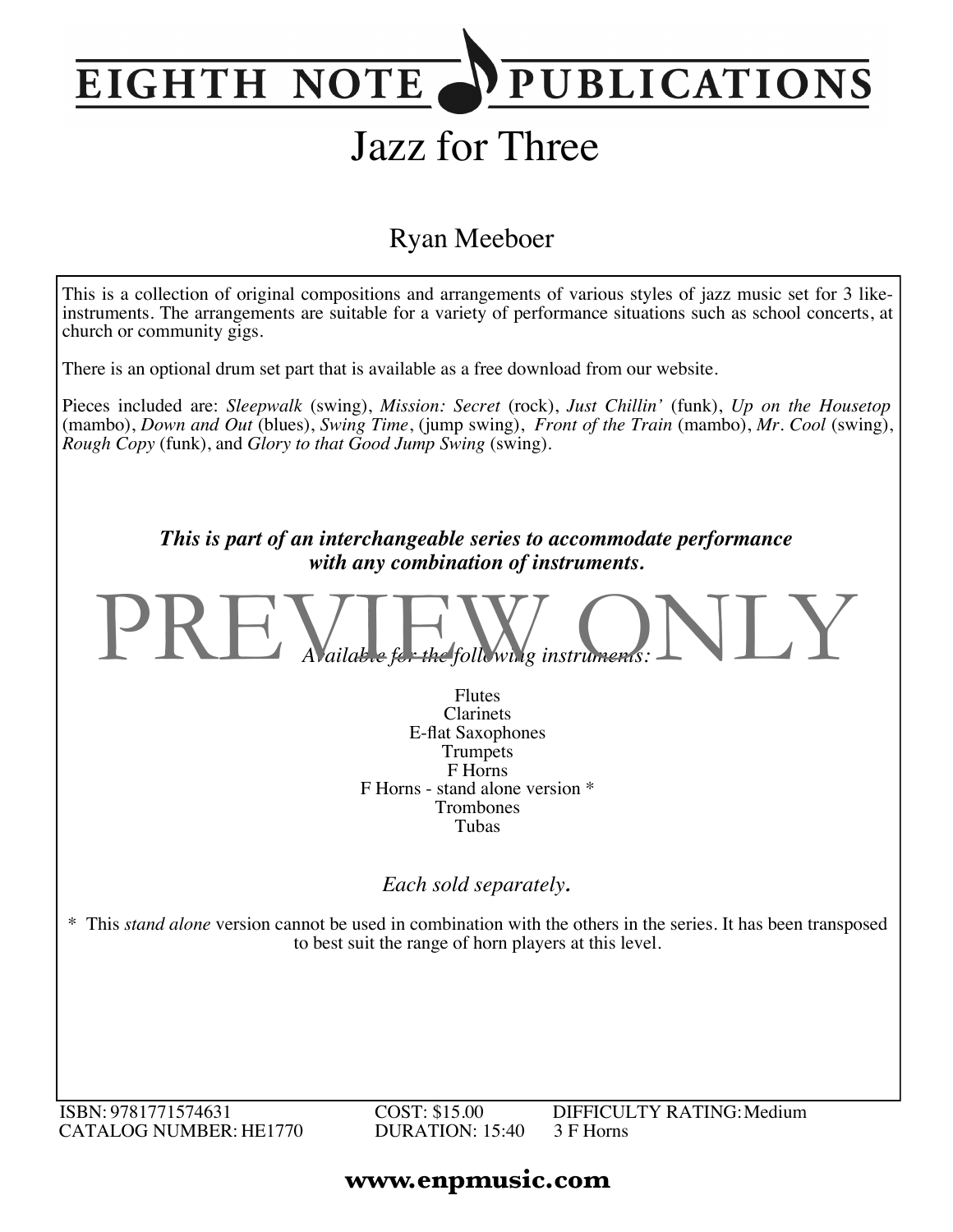F HORNS SECTIONS MAY BE PLAYED DOWN AN OCTAVE







<sup>© 2017</sup> EIGHTH NOTE PUBLICATIONS www.enpmusic.com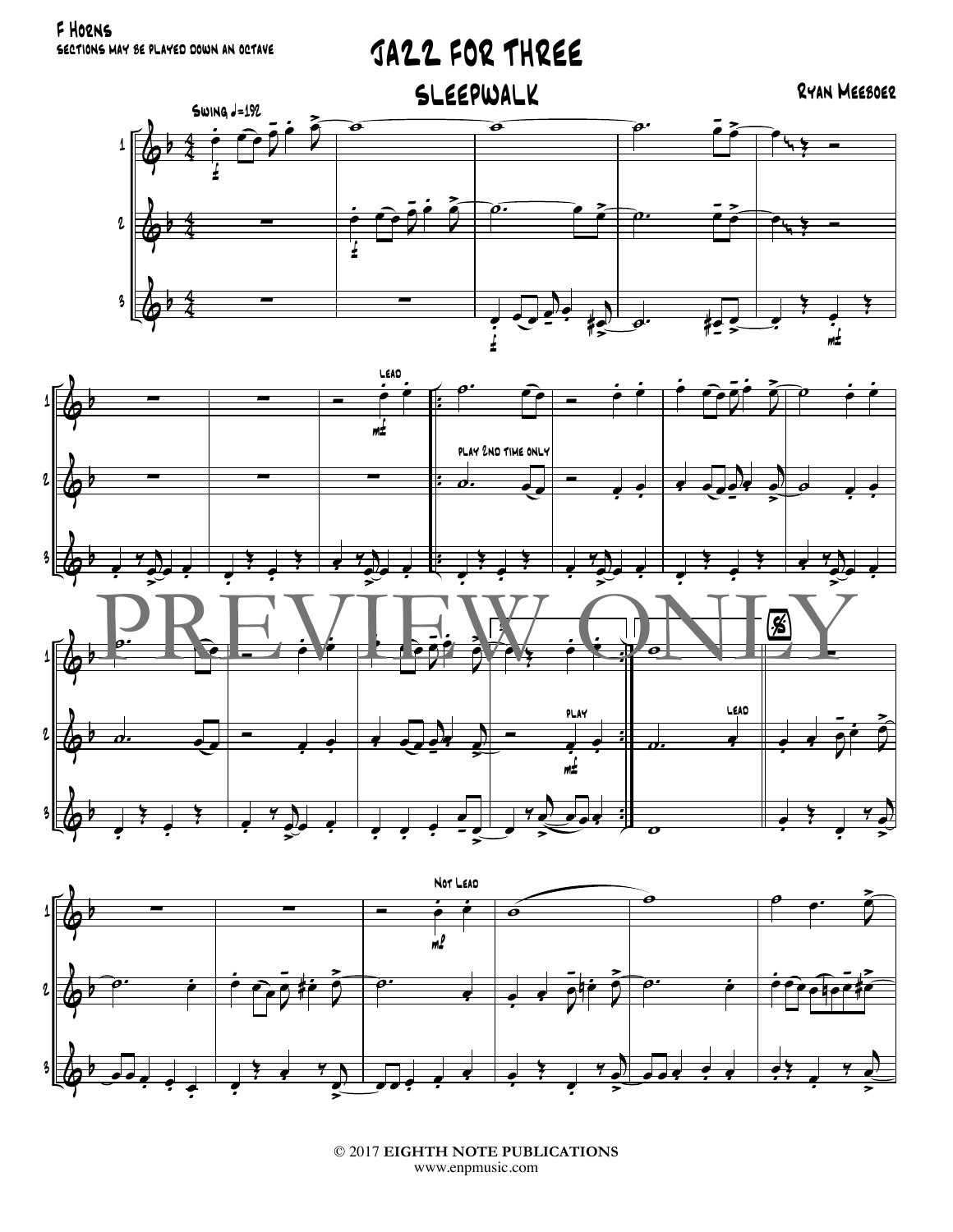F HORNS SECTIONS MAY BE PLAYED DOWN AN OCTAVE







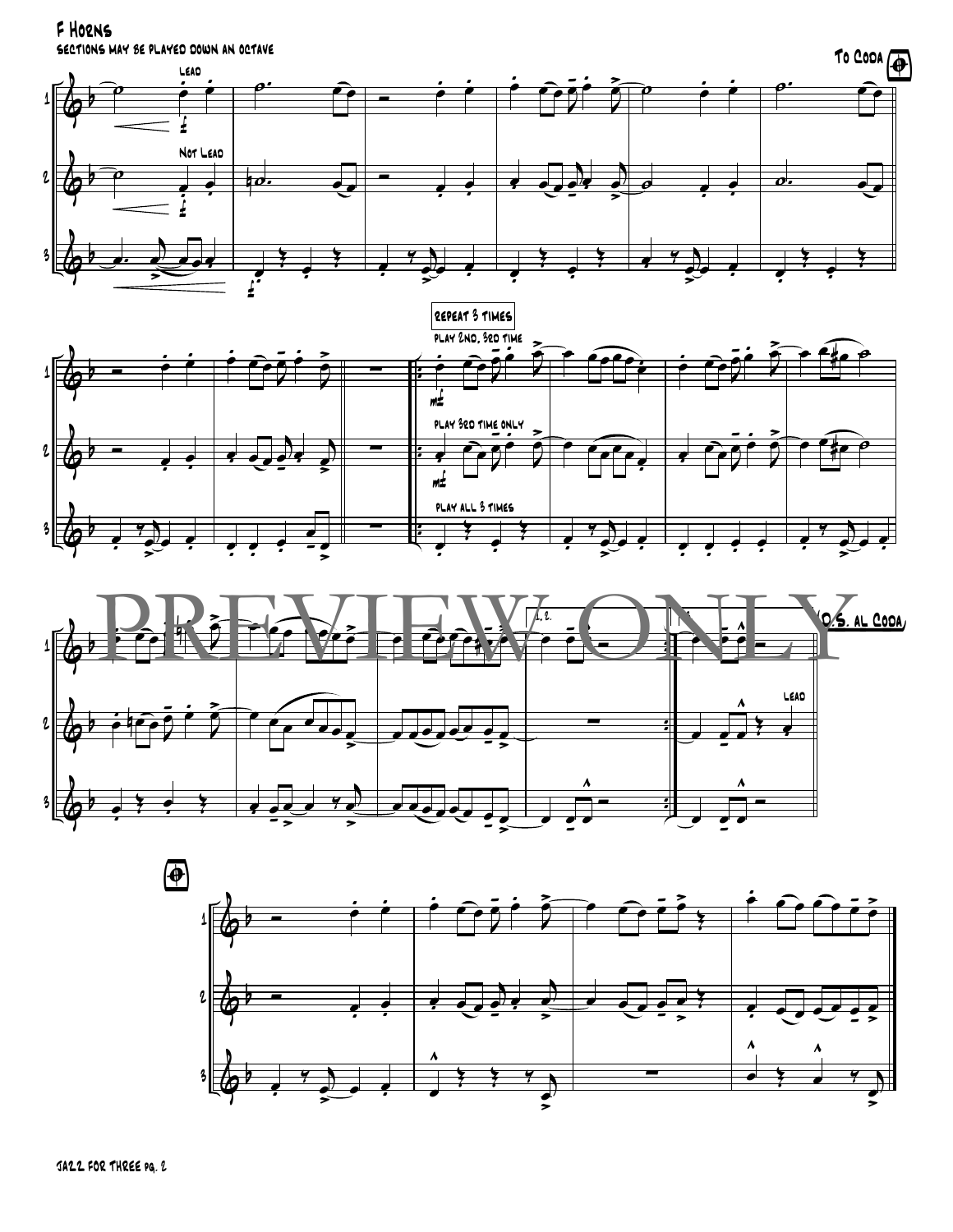F HORNS SECTIONS MAY BE PLAYED DOWN AN OCTAVE







JAZZ FOR THREE PG. 3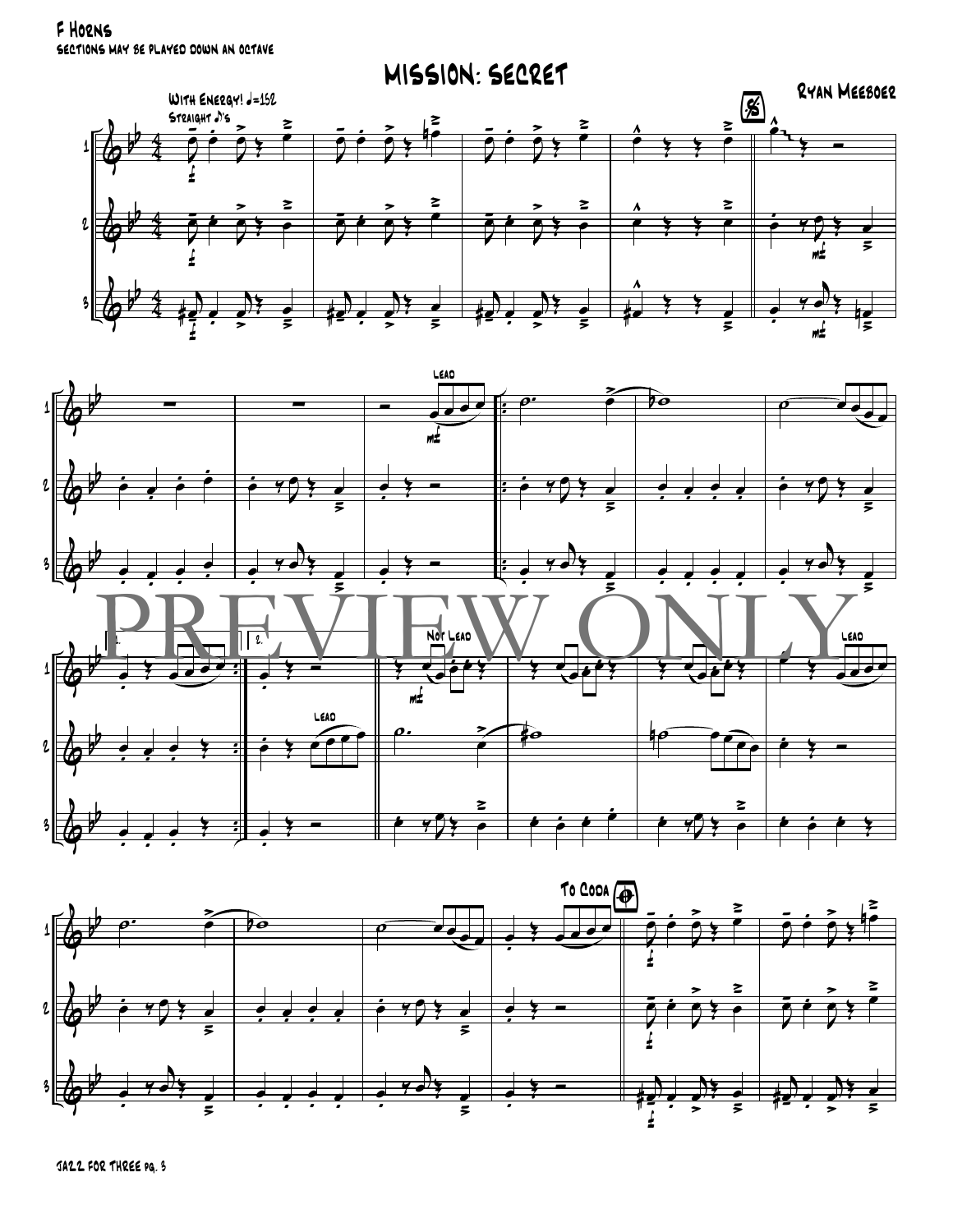F HORNS SECTIONS MAY BE PLAYED DOWN AN OCTAVE







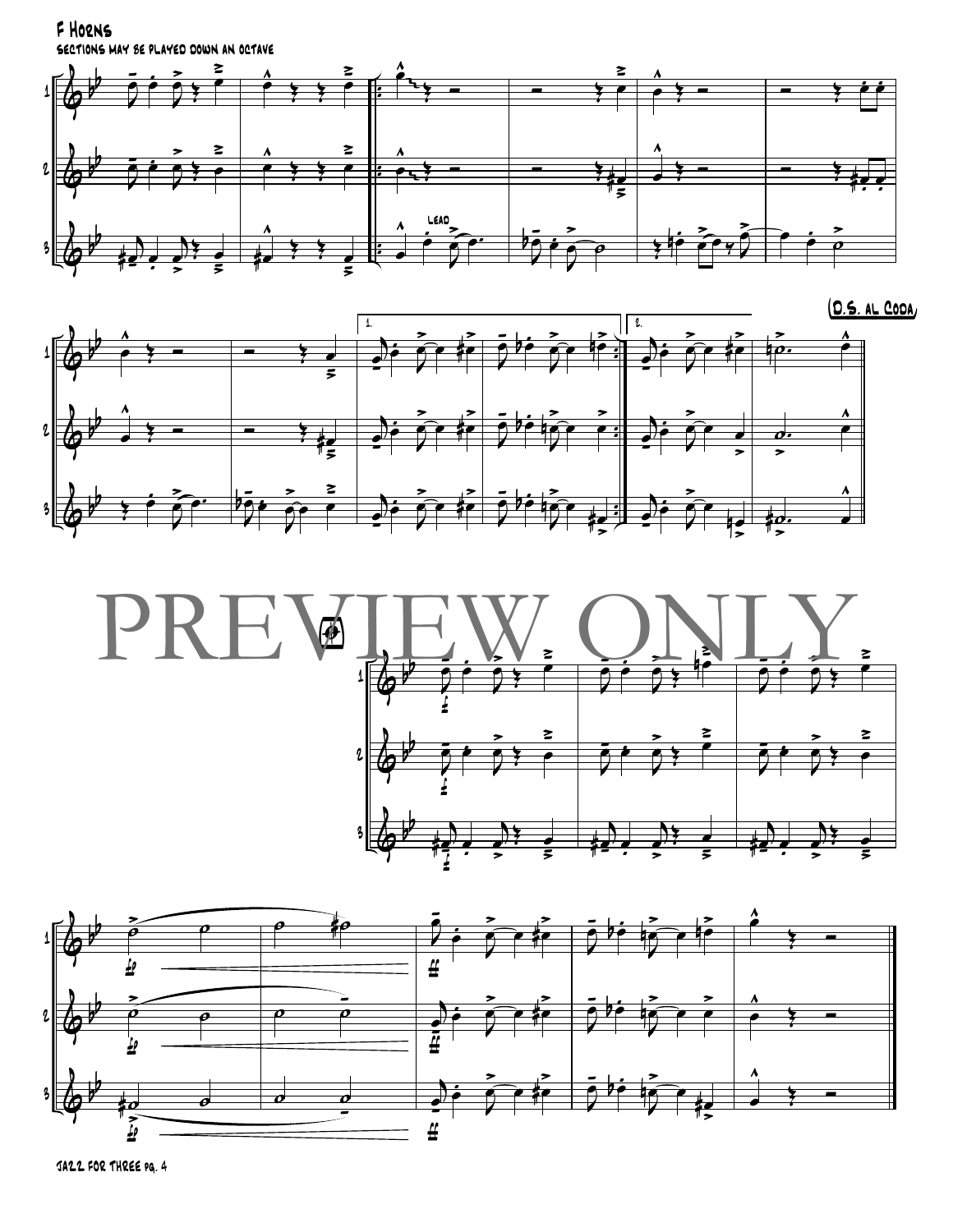F HORNS SECTIONS MAY BE PLAYED DOWN AN OCTAVE







JAZZ FOR THREE PG. 5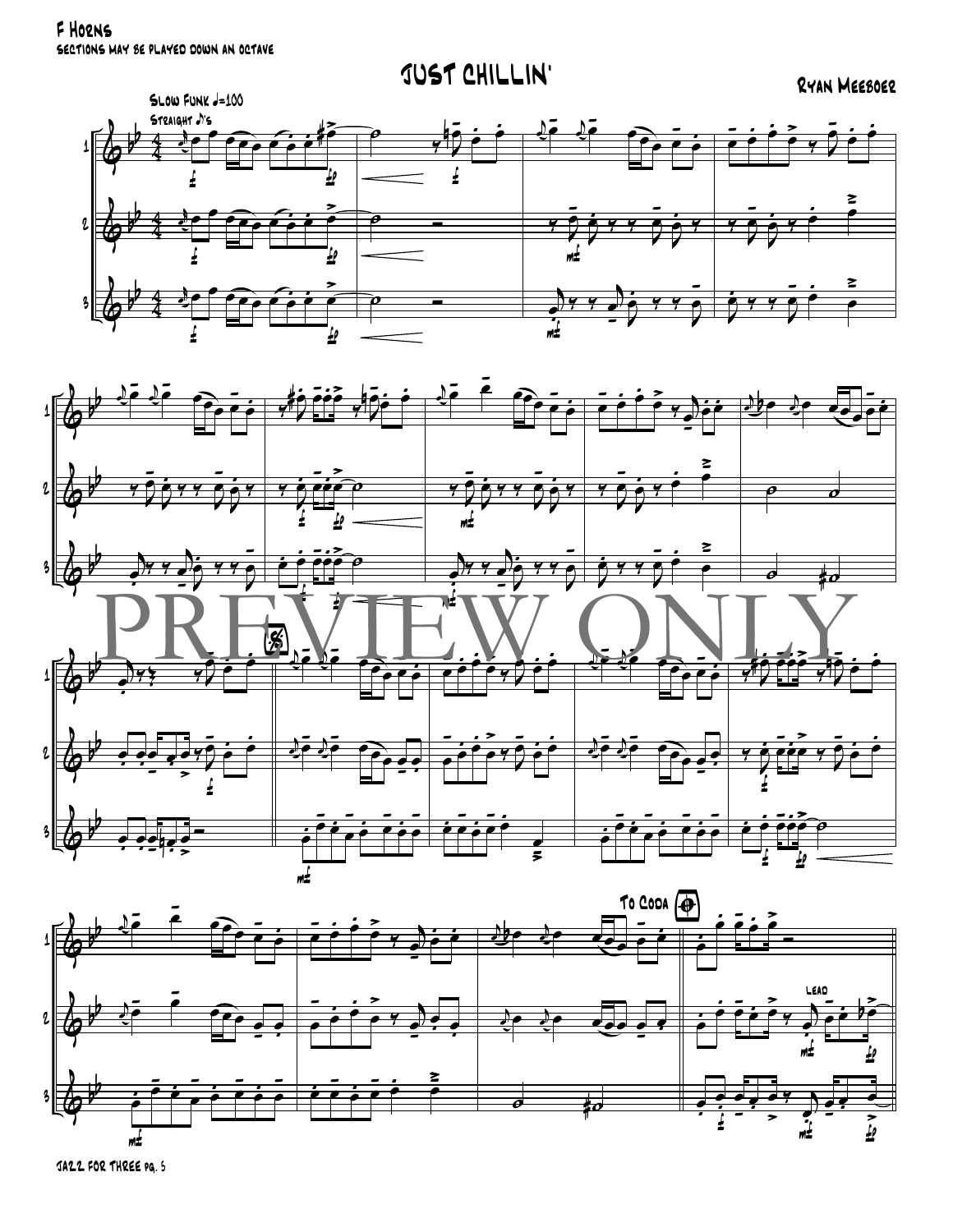F HORNS SECTIONS MAY BE PLAYED DOWN AN OCTAVE







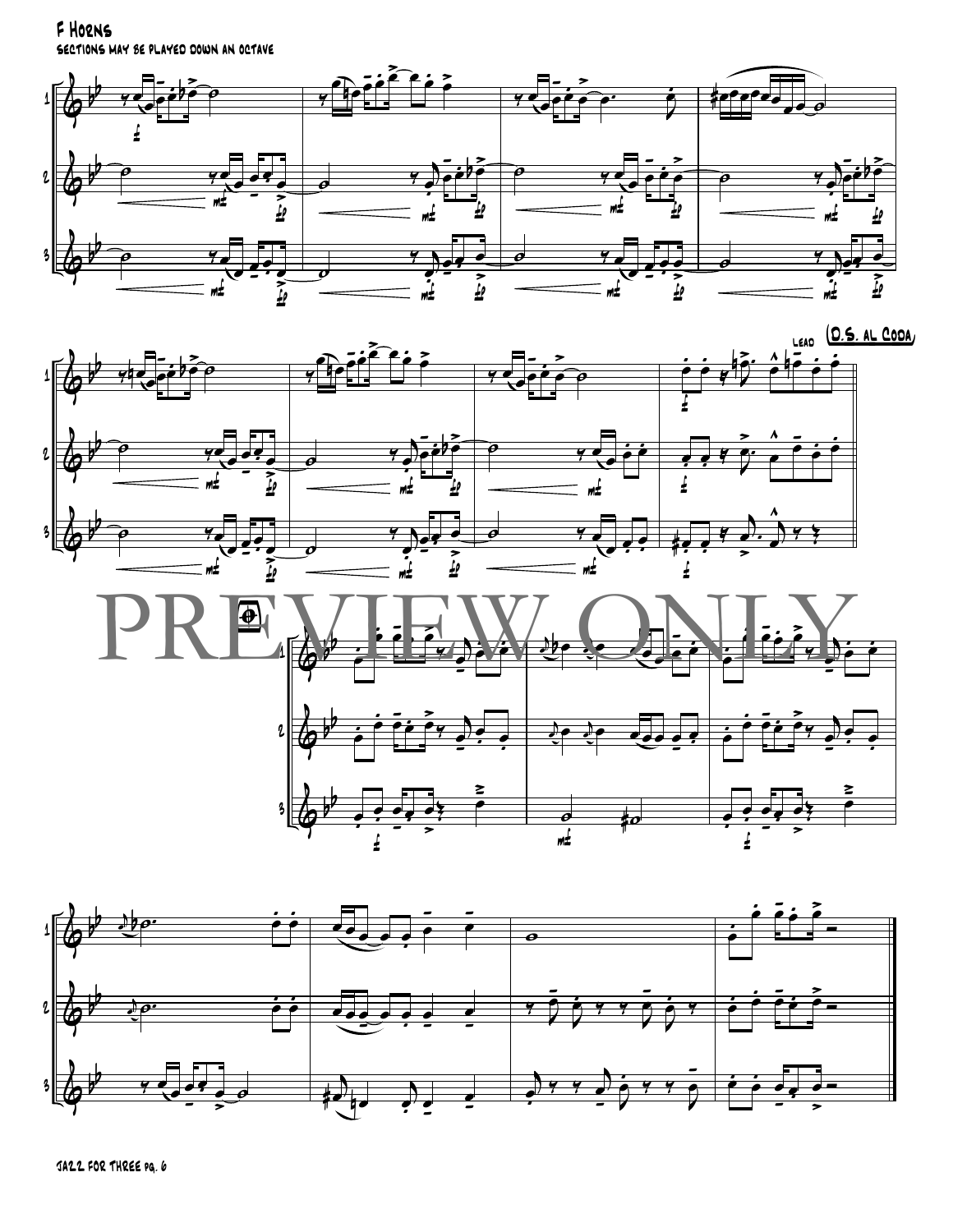F Horns sections may be played down an octave

### UP ON THE HOUSETOP BENJAMIN HANBY







JAZZ FOR THREE pg. 7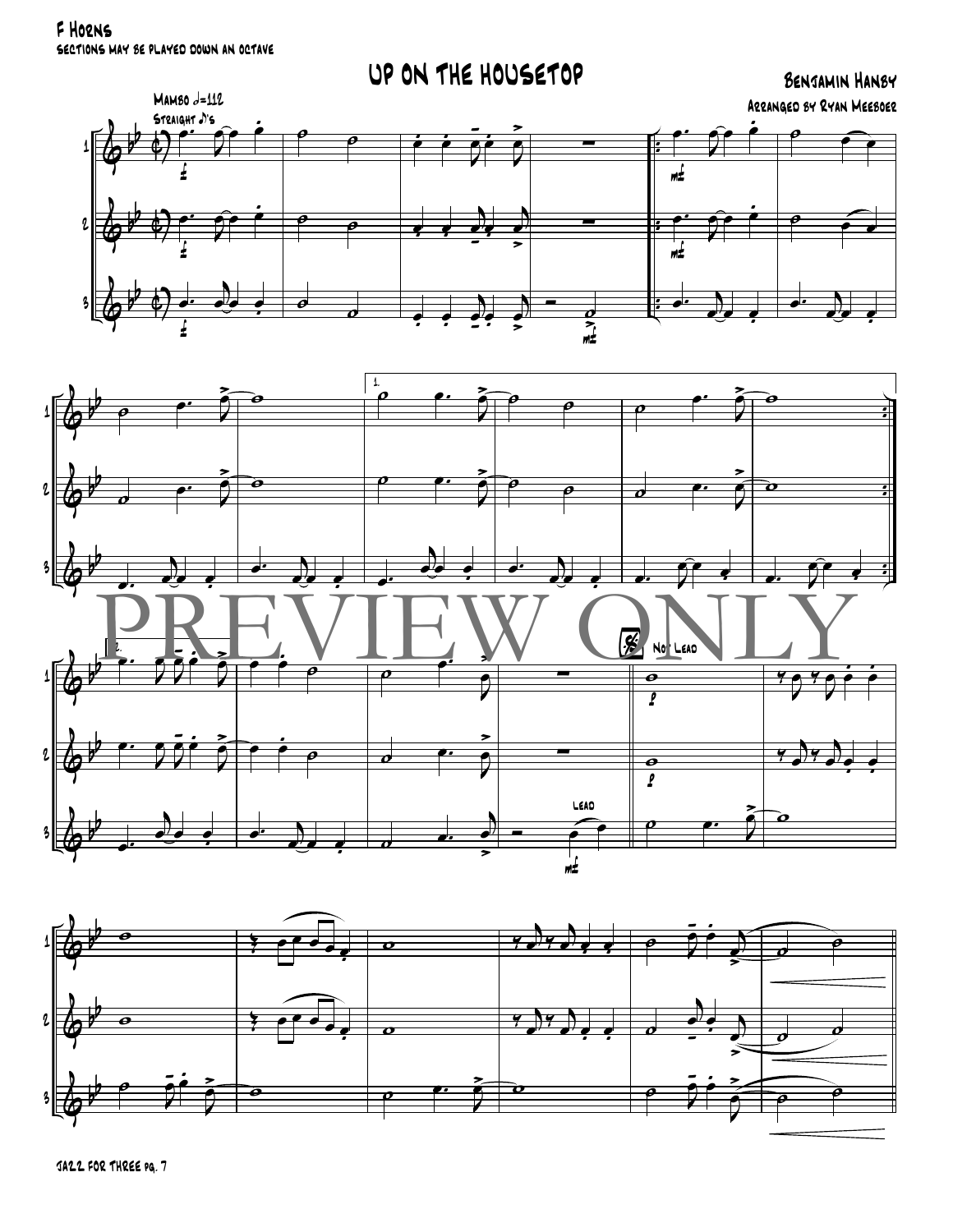F HORNS SECTIONS MAY BE PLAYED DOWN AN OCTAVE







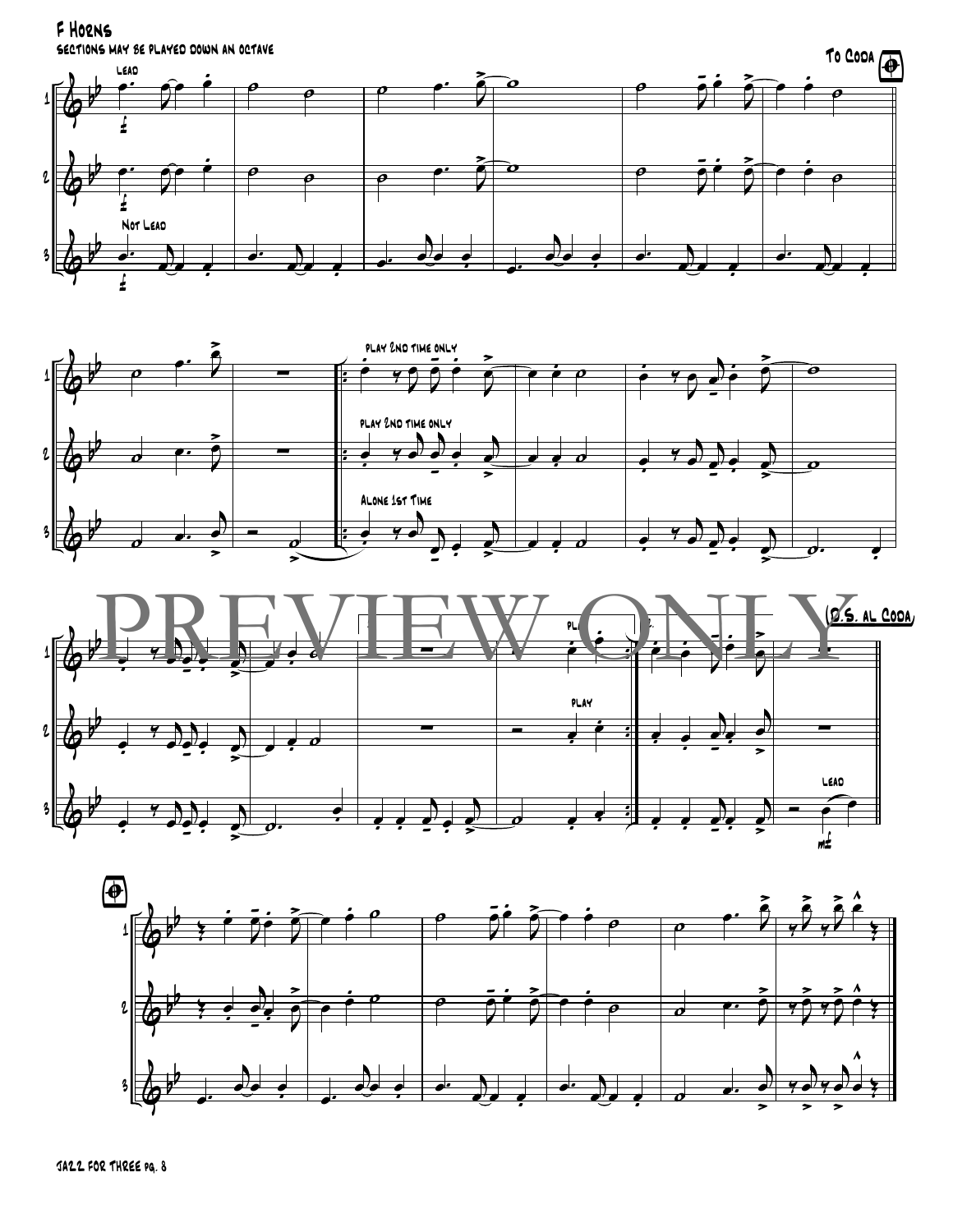F HORNS SECTIONS MAY BE PLAYED DOWN AN OCTAVE

### DOWN AND OUT

#### RYAN MEEBOER





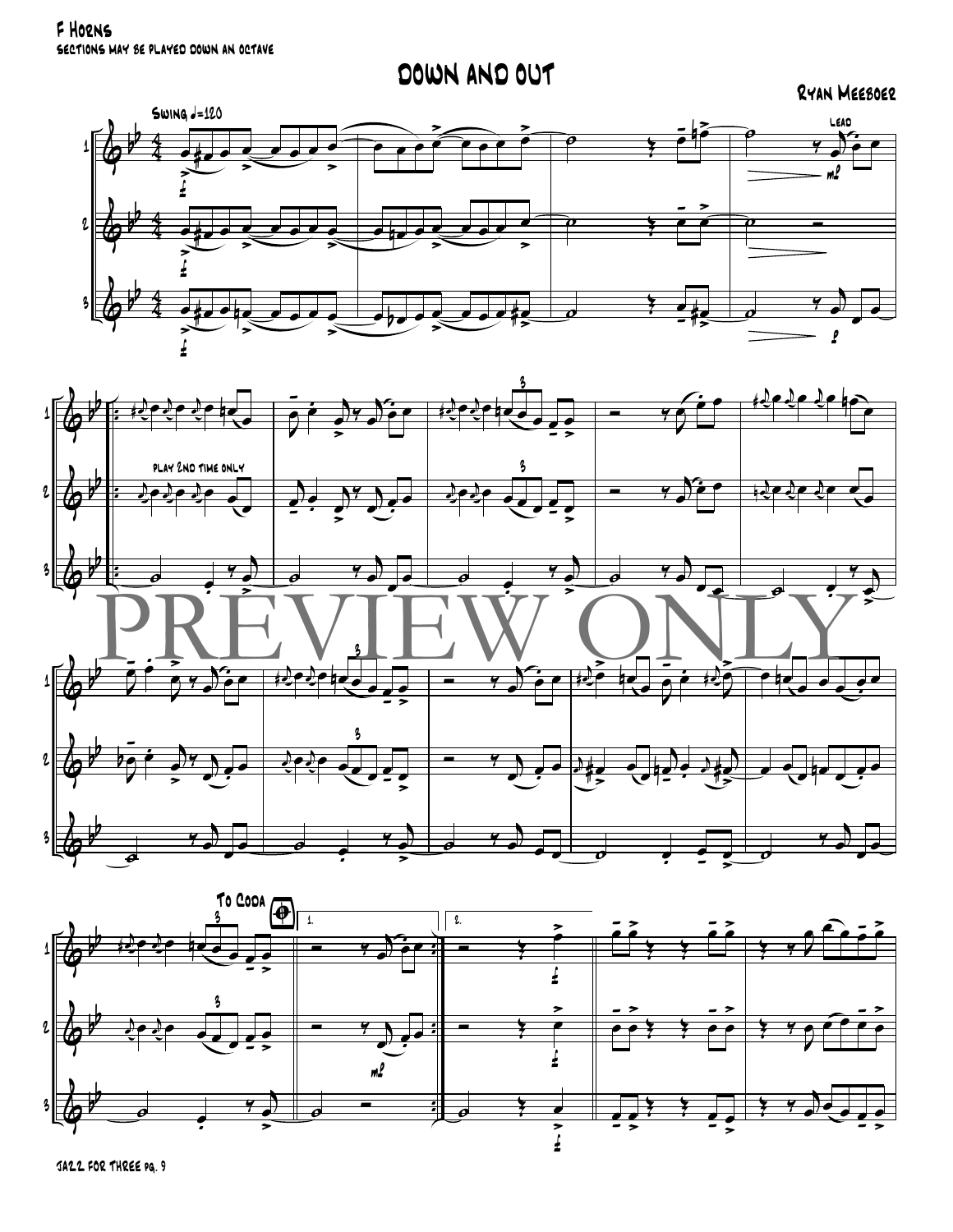F HORNS SECTIONS MAY BE PLAYED DOWN AN OCTAVE







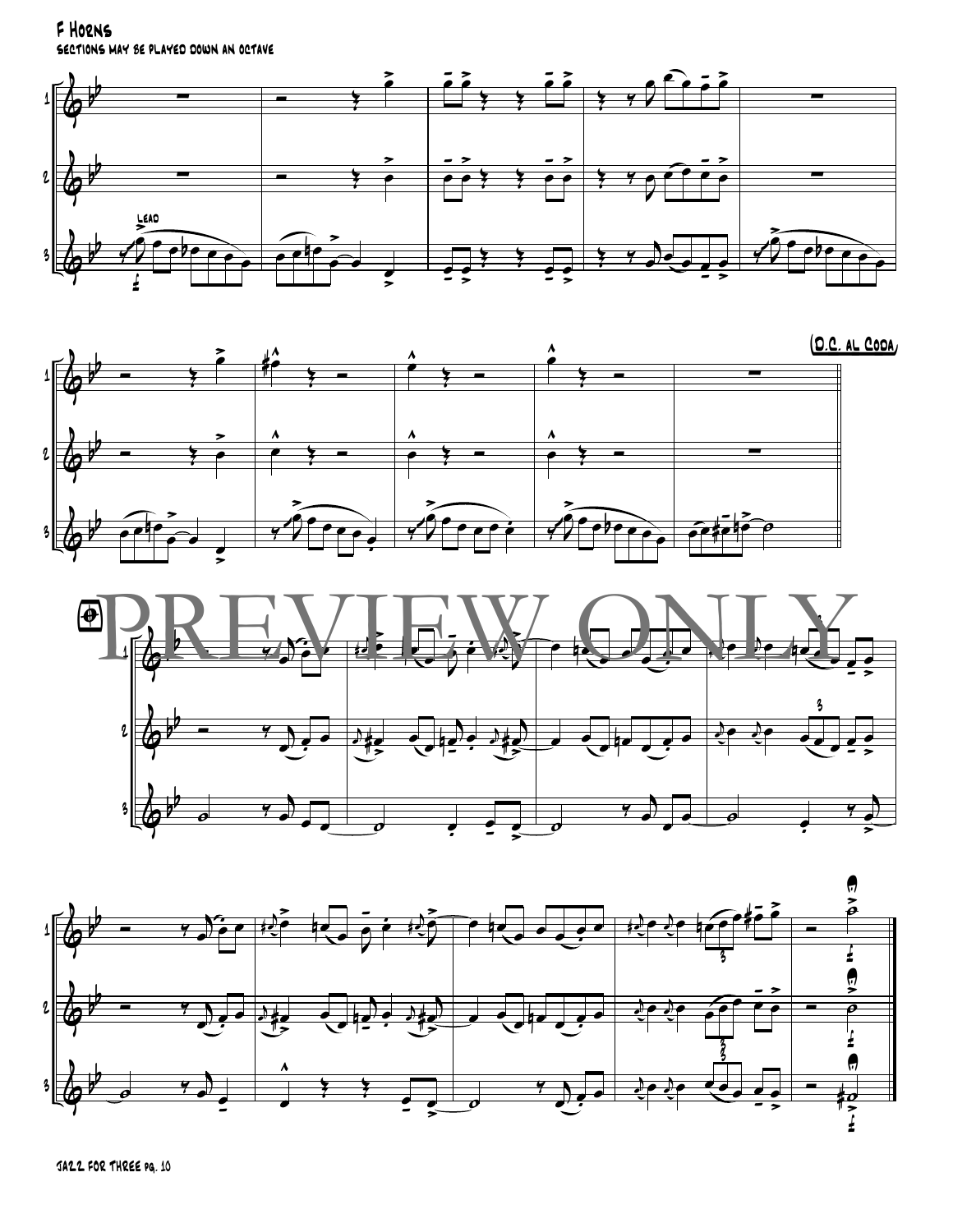F HORNS SECTIONS MAY BE PLAYED DOWN AN OCTAVE

SWING TIME

RYAN MEEBOER





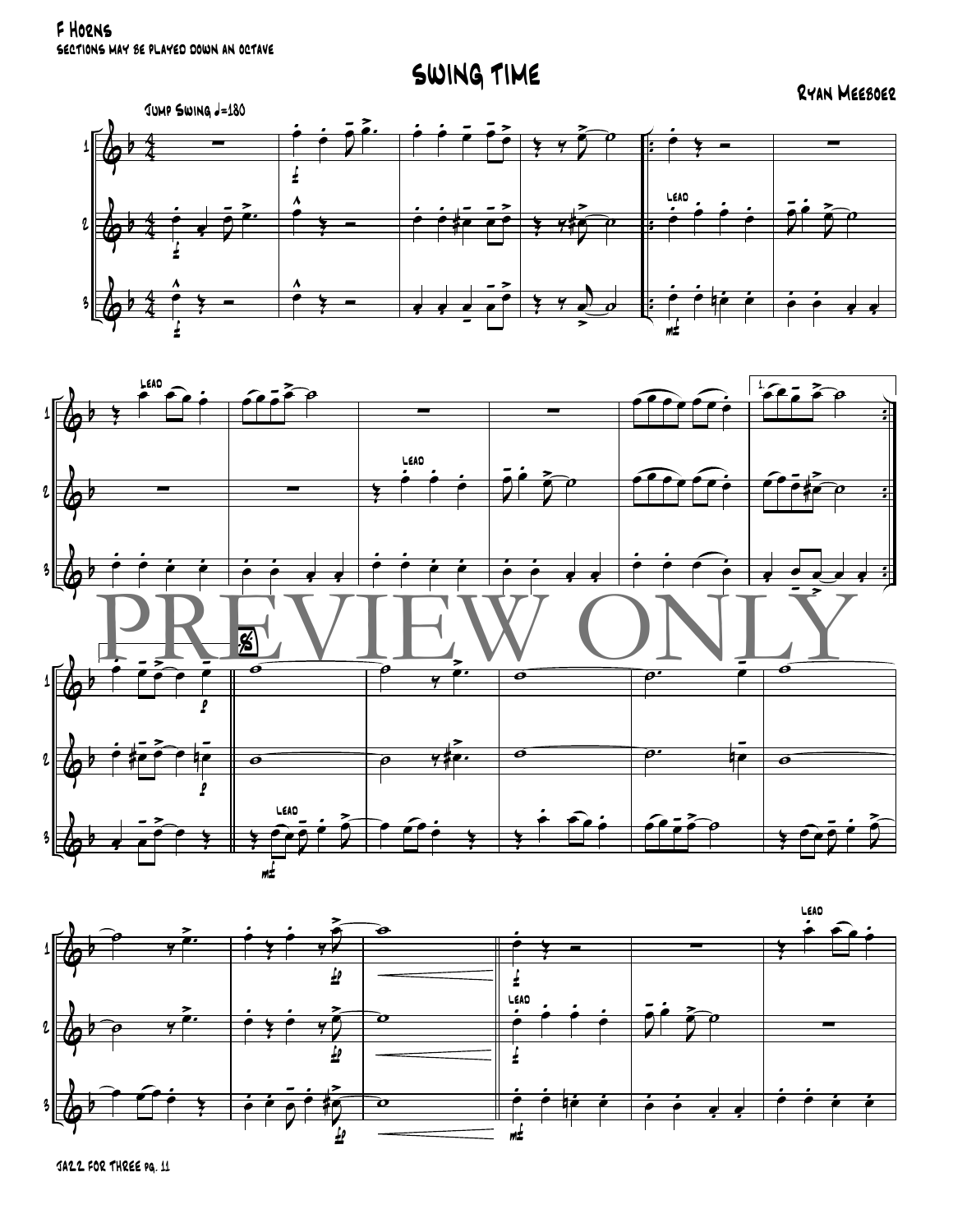F HORNS SECTIONS MAY BE PLAYED DOWN AN OCTAVE







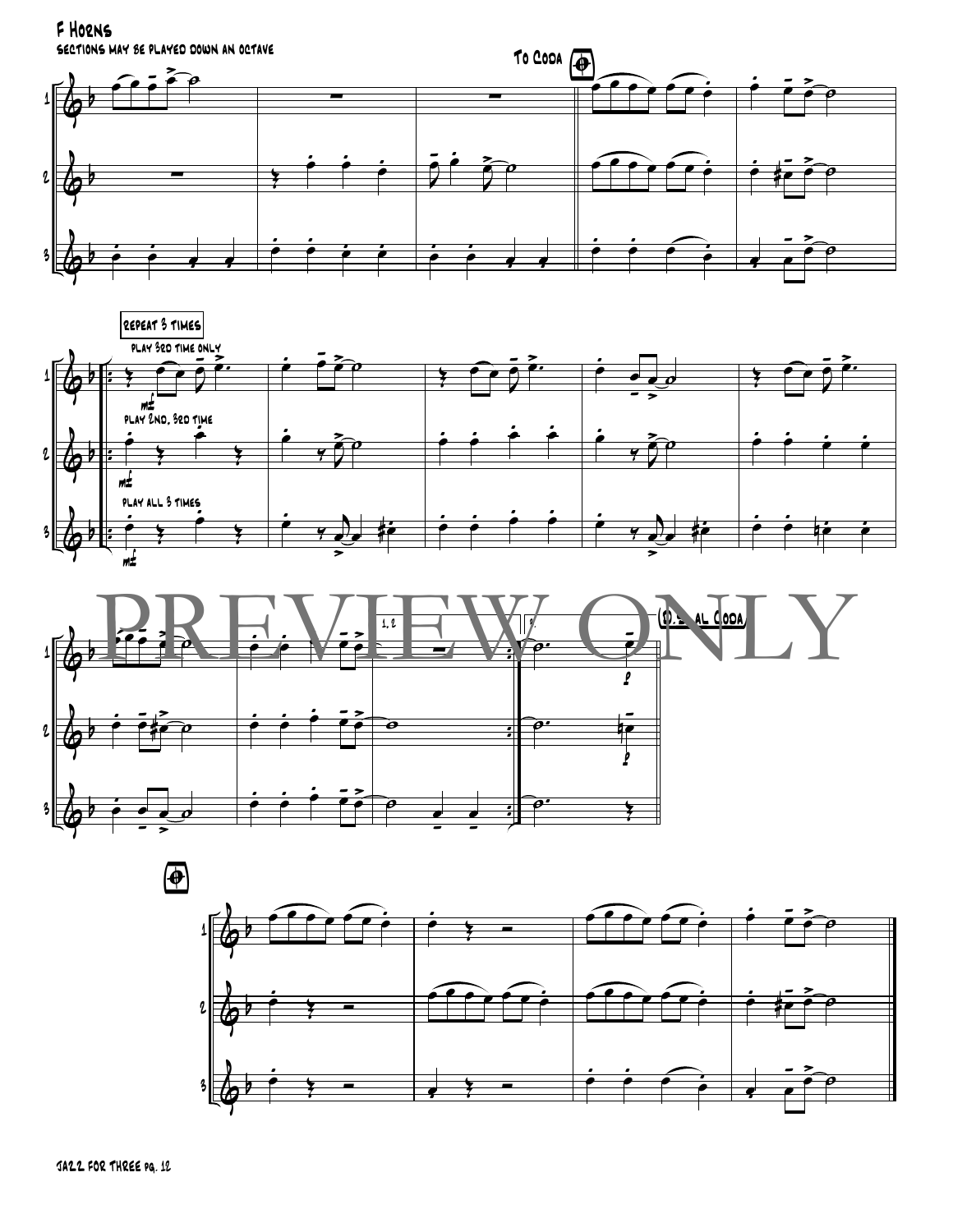F HORNS SECTIONS MAY BE PLAYED DOWN AN OCTAVE



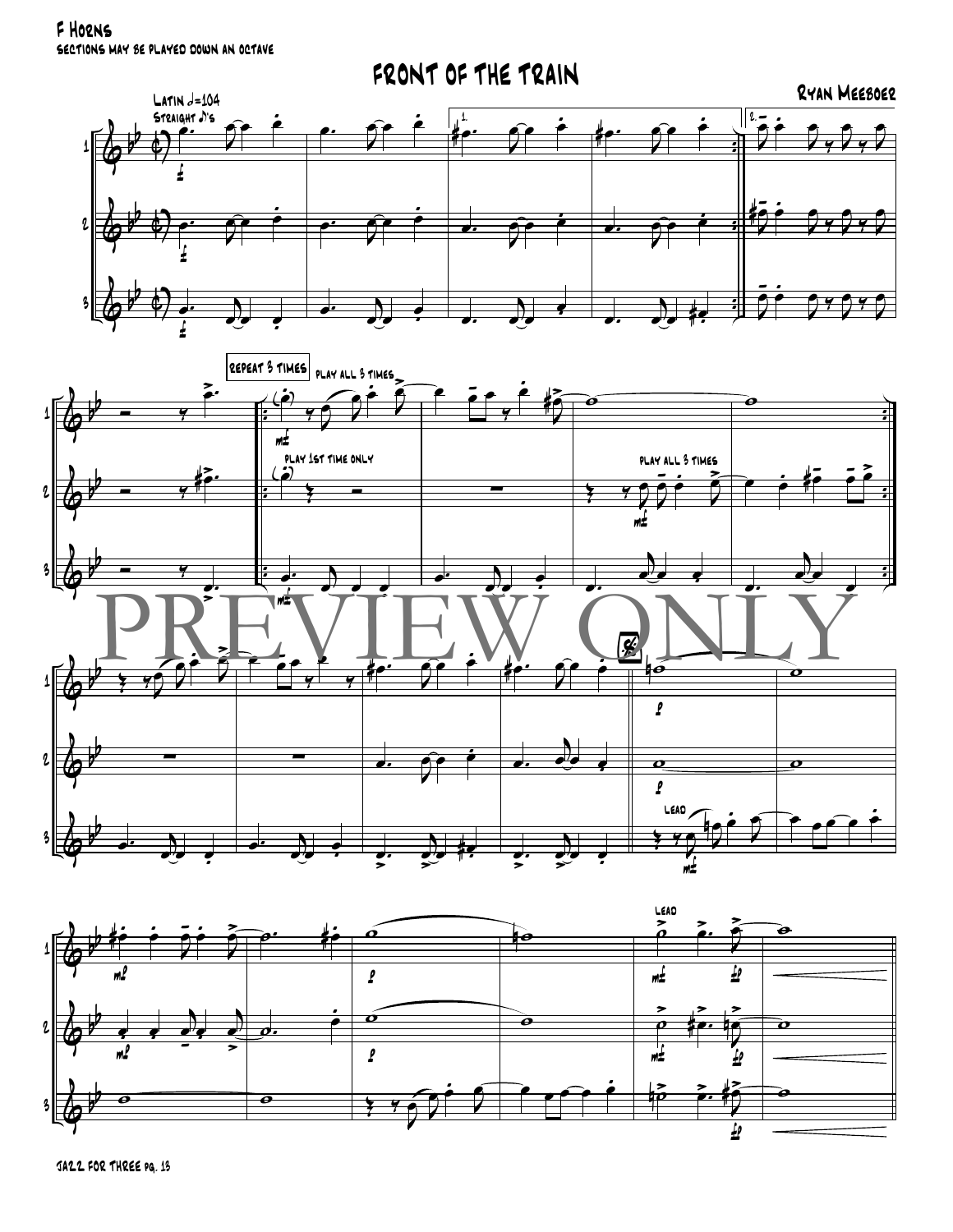







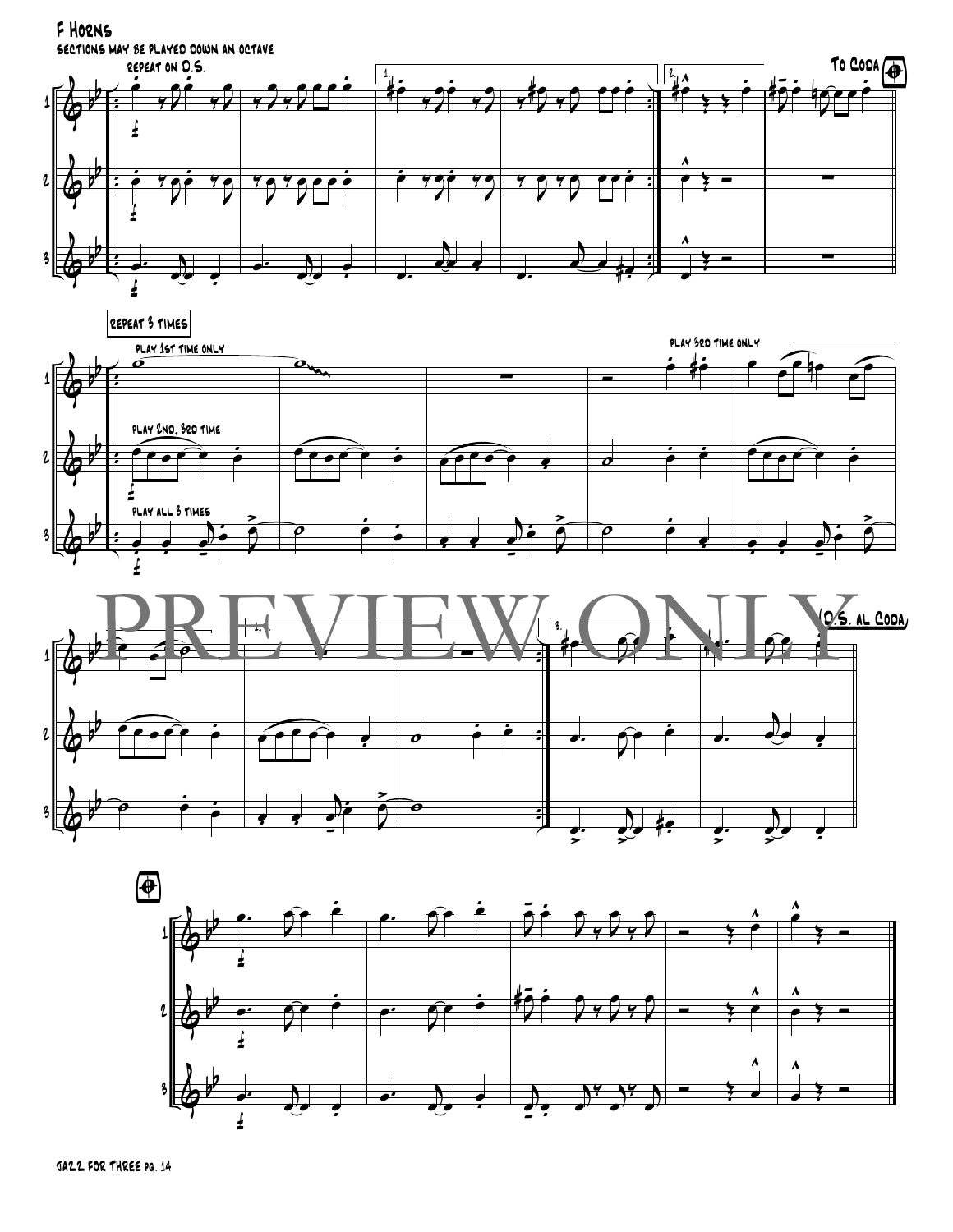F HORNS SECTIONS MAY BE PLAYED DOWN AN OCTAVE

**MR. COOL** 

RYAN MEEBOER





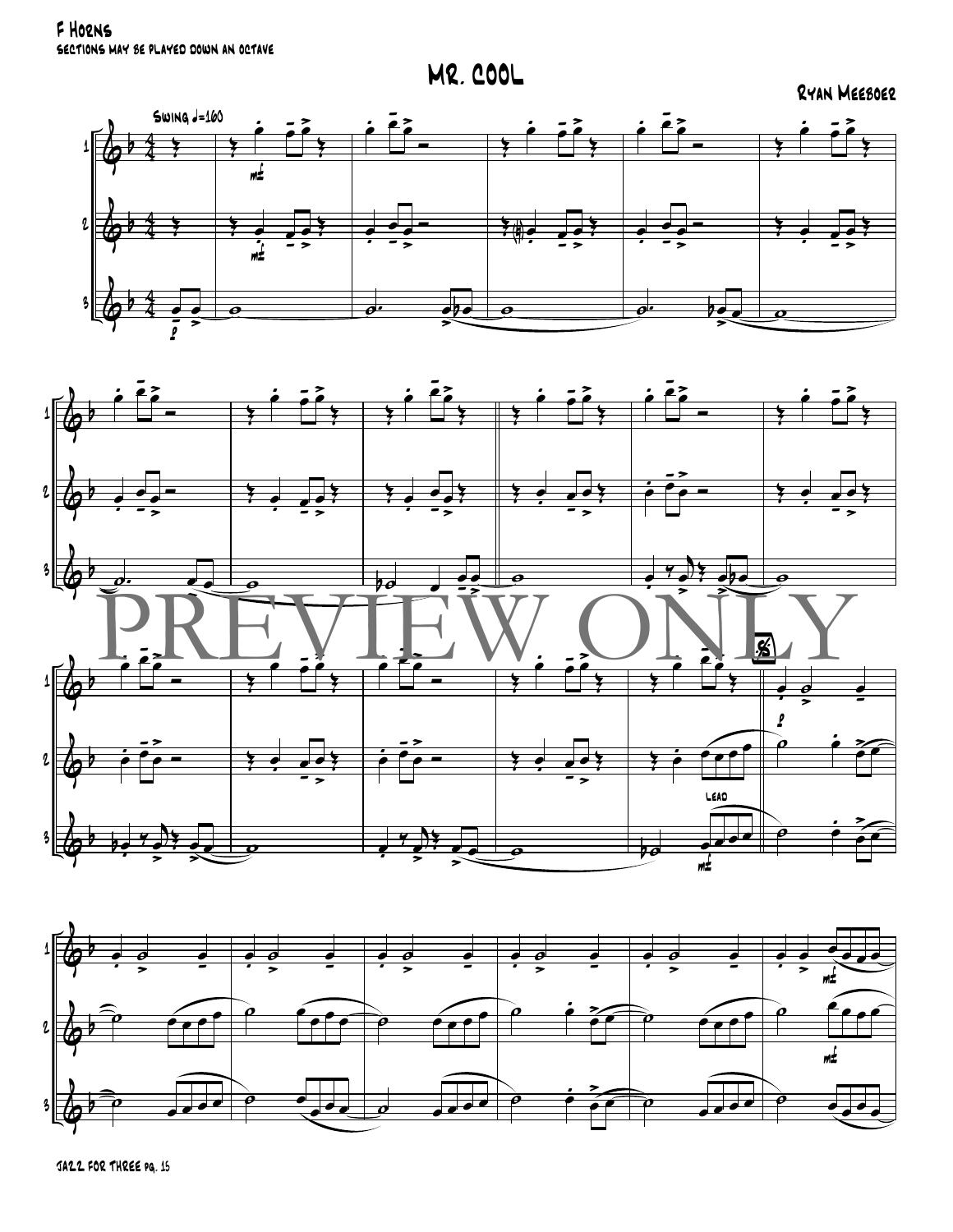F HORNS

SECTIONS MAY BE PLAYED DOWN AN OCTAVE







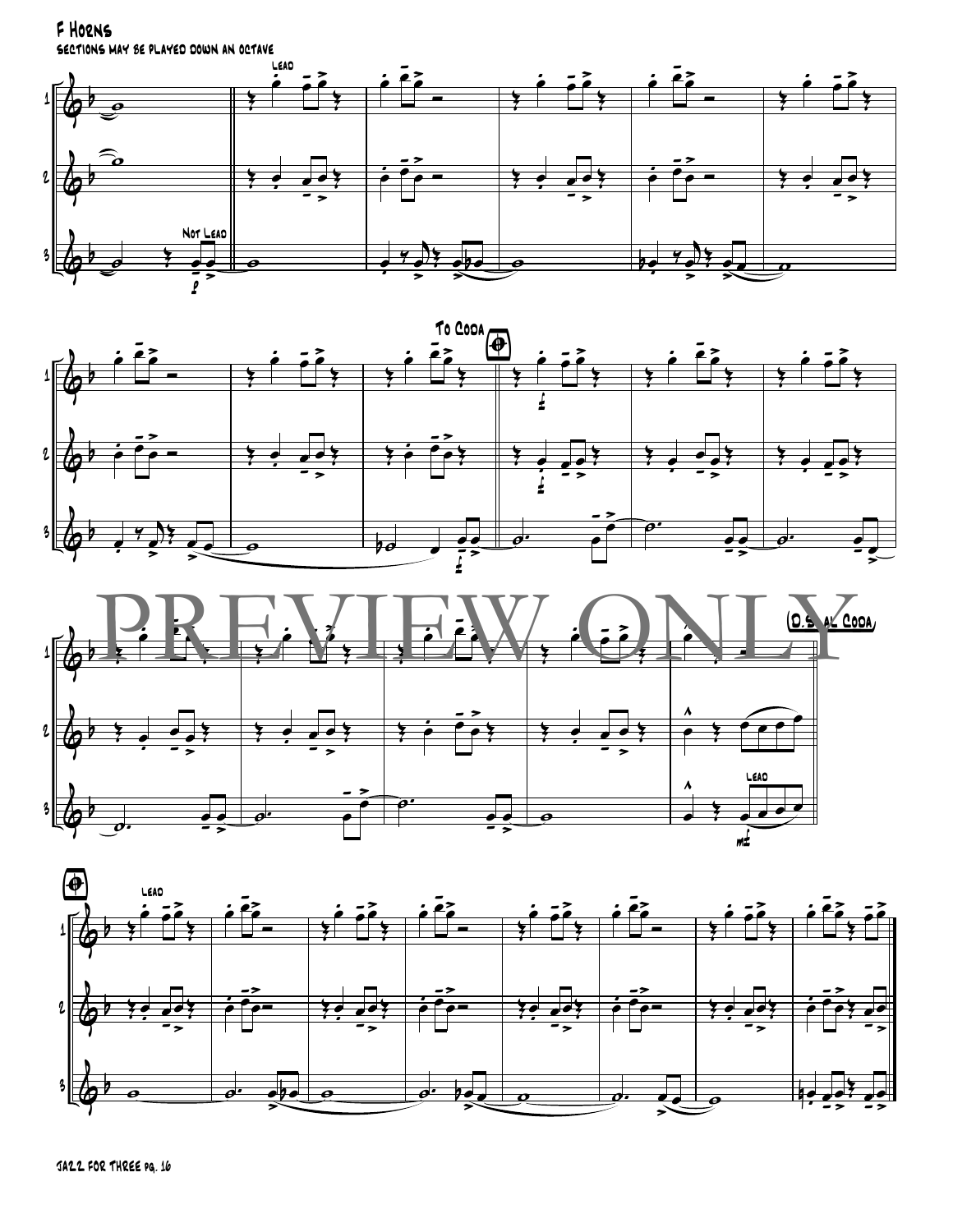F HORNS SECTIONS MAY BE PLAYED DOWN AN OCTAVE

ROUGH COPY

#### RYAN MEEBOER





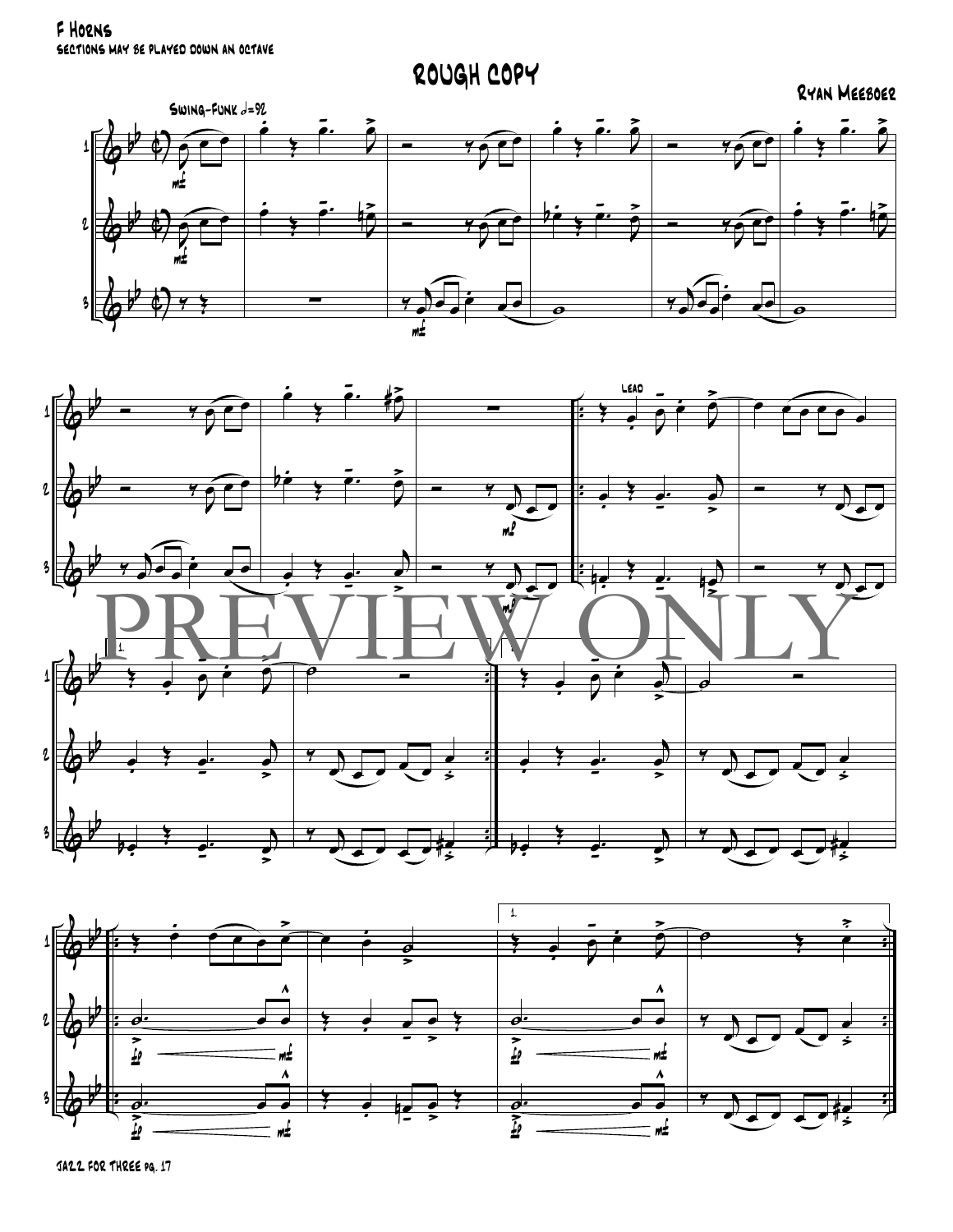F HORNS SECTIONS MAY BE PLAYED DOWN AN OCTAVE







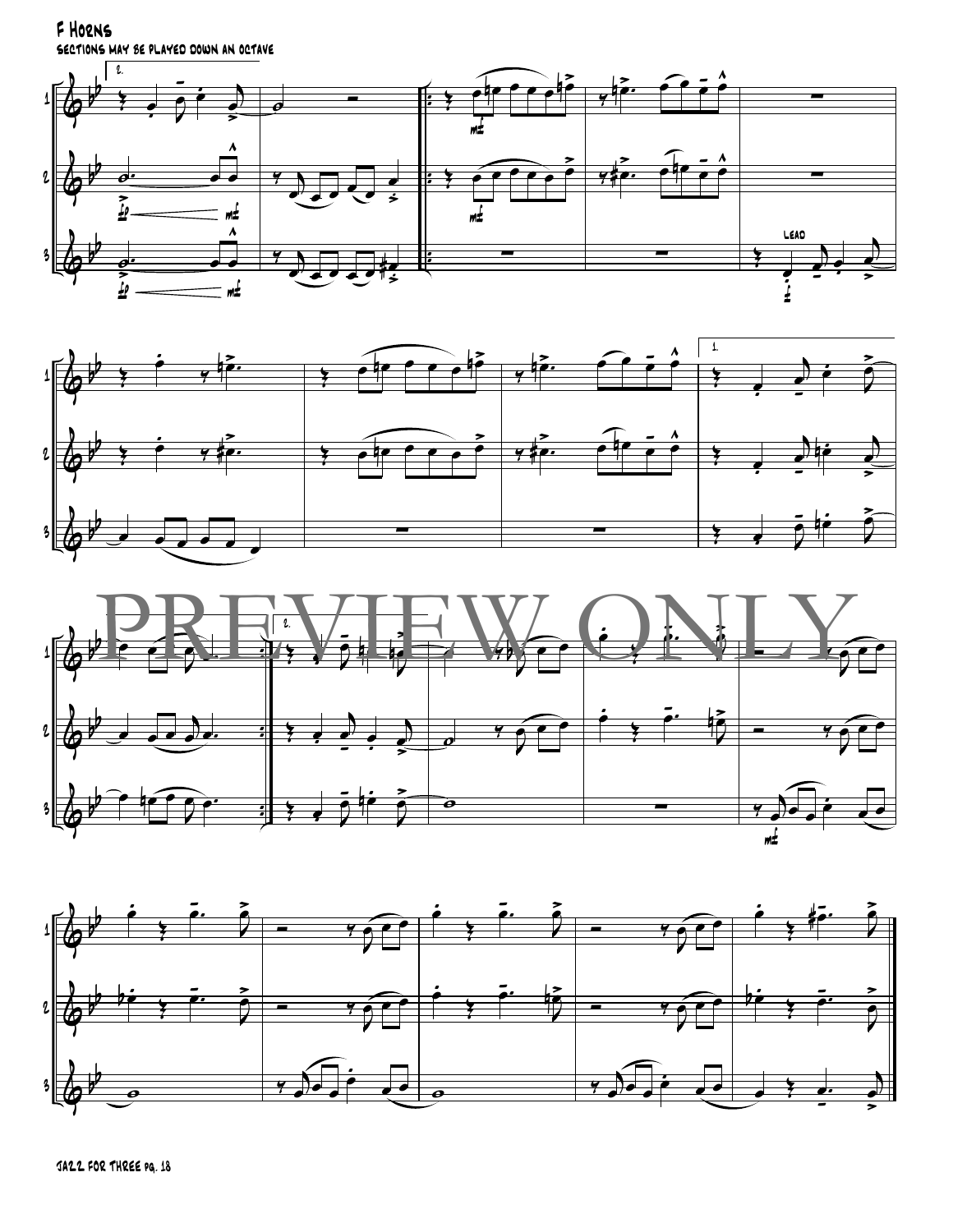F HORNS SECTIONS MAY BE PLAYED DOWN AN OCTAVE